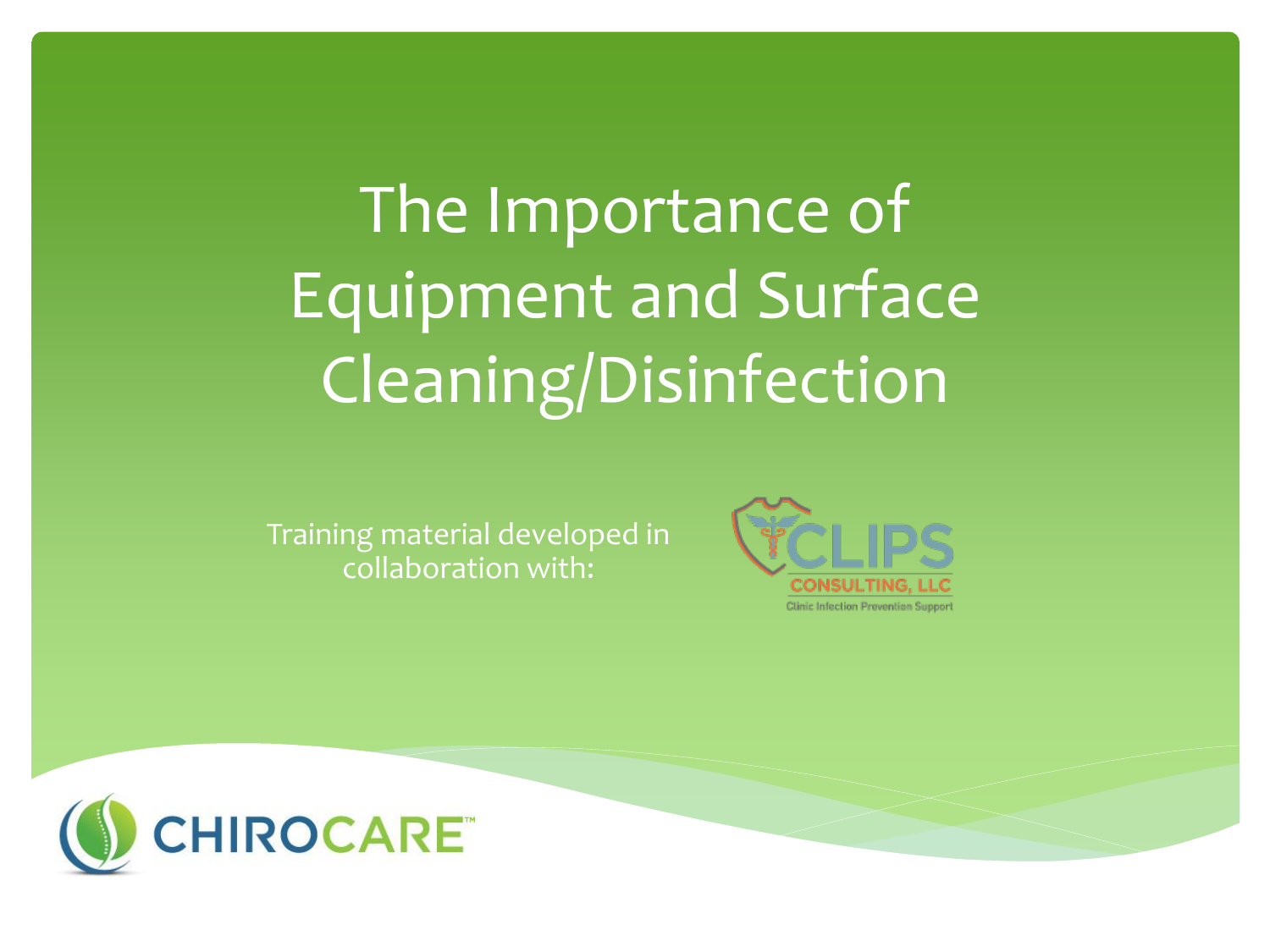

❖Identify which clinic surfaces are vulnerable to contamination

**❖ Identify contact time options** 

**• Review patient & staff safety tips** 

❖Determine how often clinics should be executing infection control on their surfaces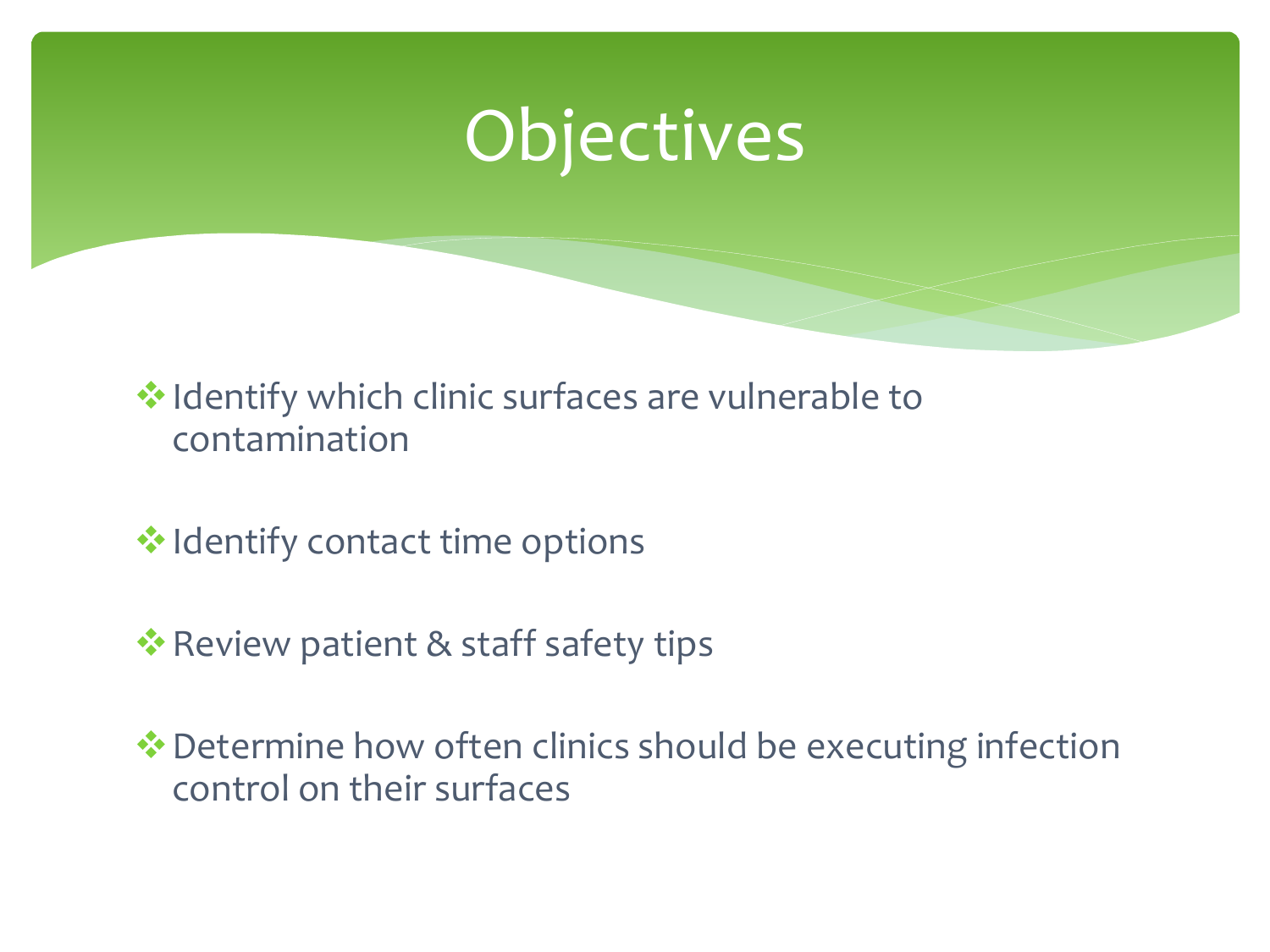### Pre-Test

- 1. Why should staff wear gloves when using surface cleaners?
	- A. To prevent cross contamination of pathogens from staff's hands
	- B. To protect themselves from pathogens
	- C. To protect themselves from chemicals in the wipes
	- D. All of the above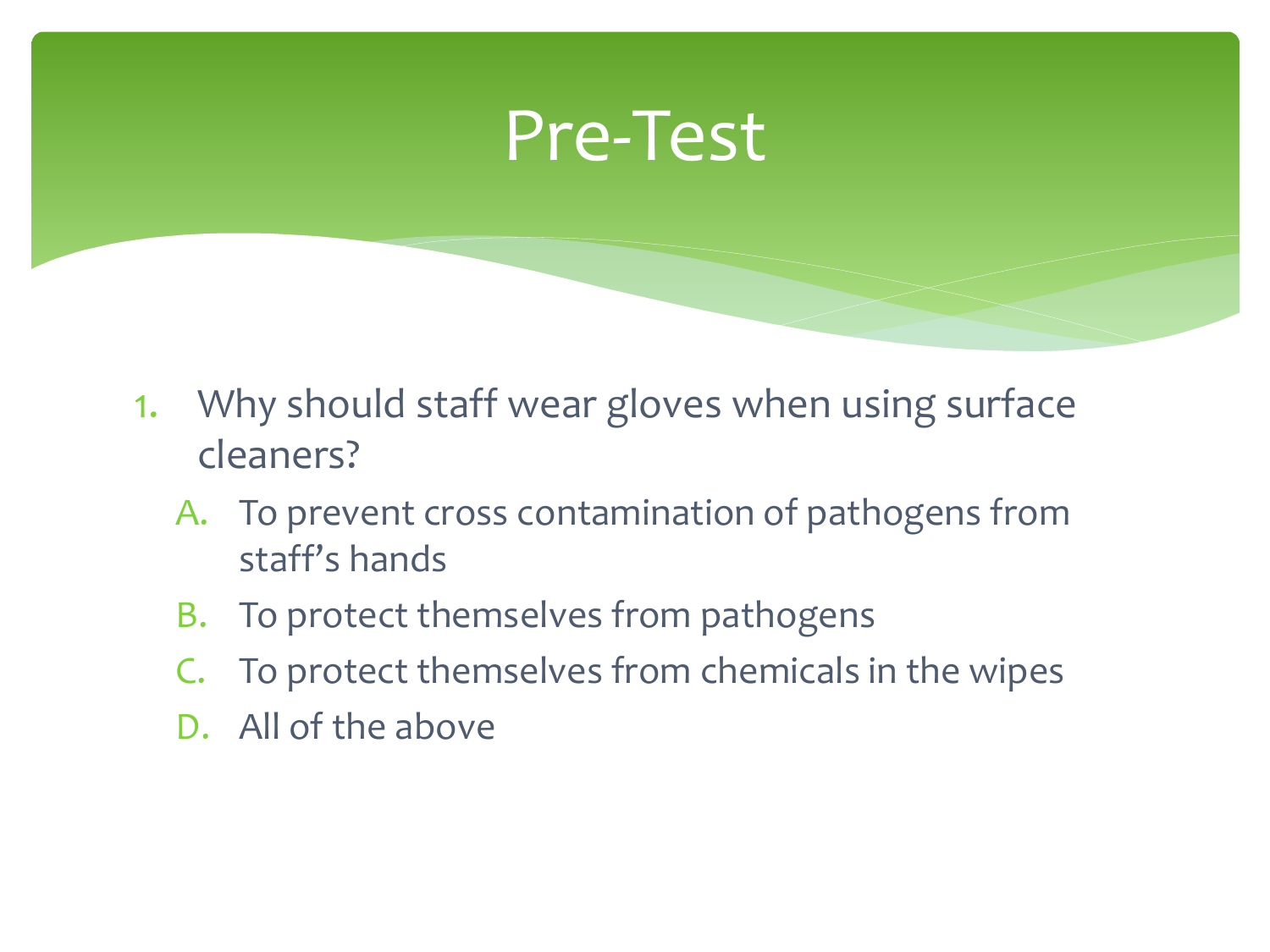## Pre-Test

- 2. What surfaces should be cleaned after each use?
	- A. Door handles
	- B. Front desk area
	- C. Treatment tables
	- D. Hydrocollator
- 3. What areas in a clinic cannot be disinfected?
	- A. Cracked or torn vinyl
	- B. Rusted metal
	- C. Corrugated cardboard
	- D. All of the above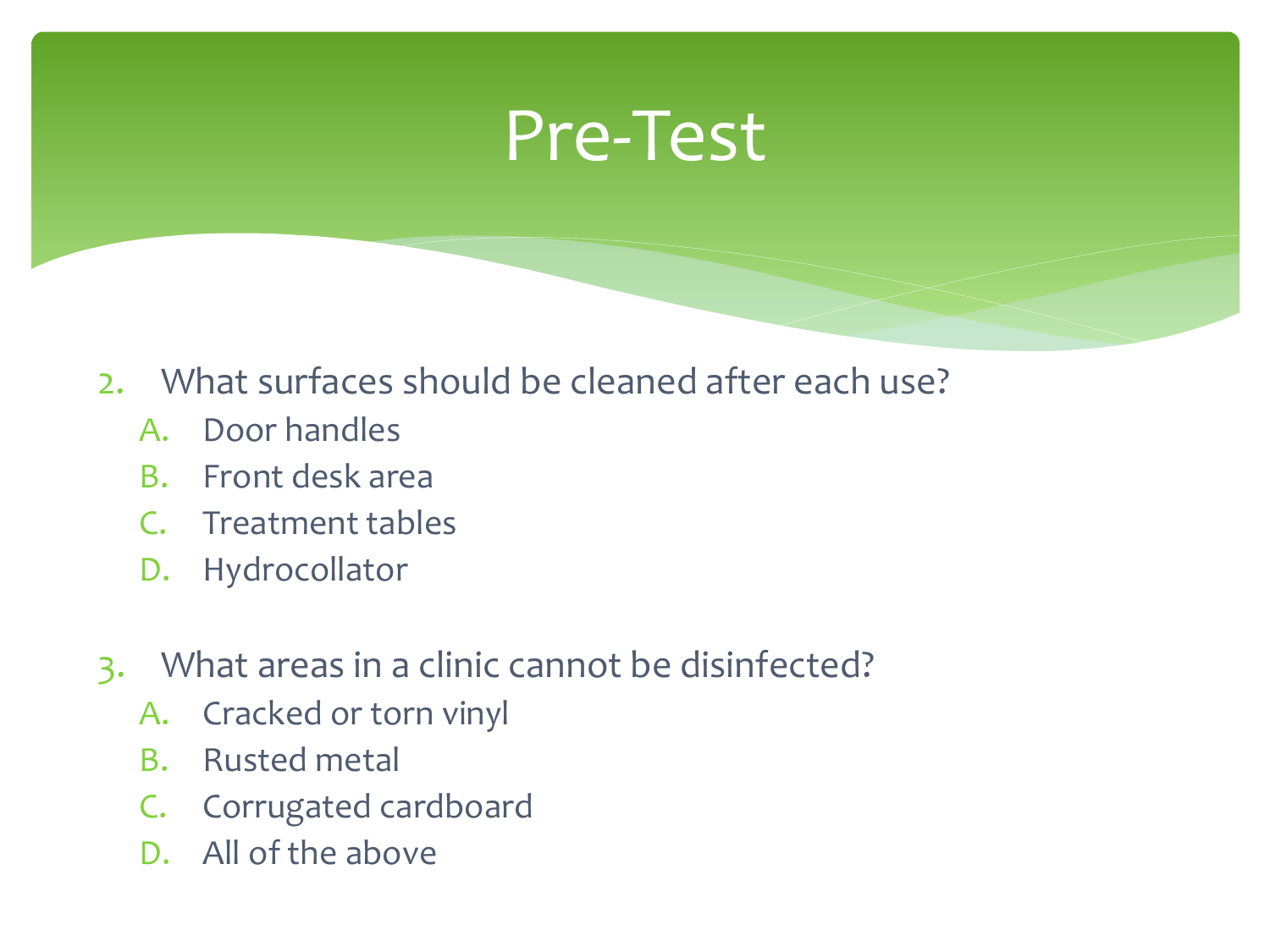### Pre-Test

#### 4. What is "Contact time?"

- A. The time spent with the patient
- B. The time a cleaning product must remain wet on a surface for it to achieve the prescribed level of disinfection
- C. The time a cleaning product can be used before it loses it's effectiveness
- D. The time a cleaning product can be in contact with your skin before damage may occur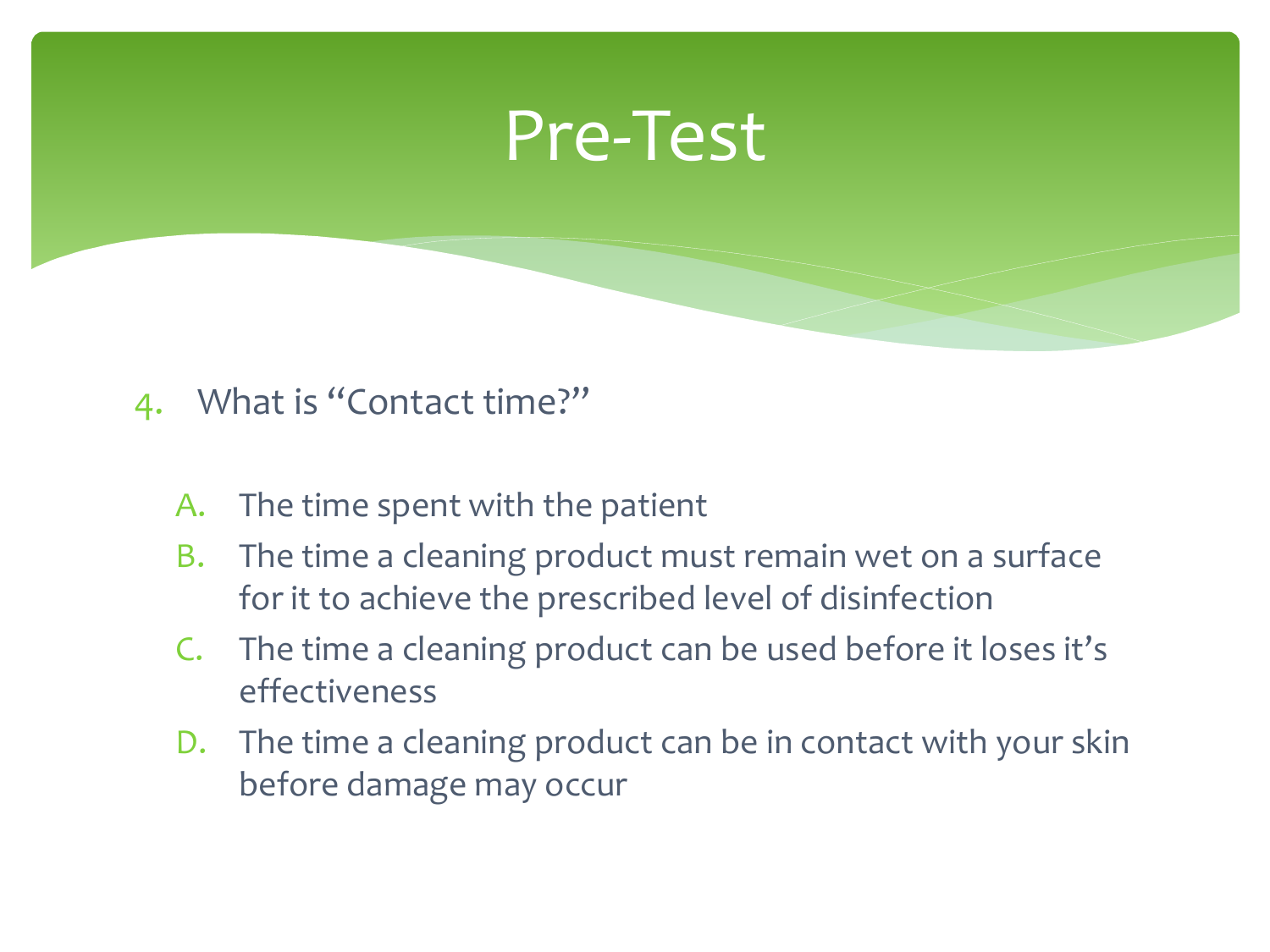# Clinic Cleanliness and Patient Perceptions

❖Patient perception of your clinic cleanliness impacts their perception of the "safety" of your clinic.

❖"In our culture, cleanliness is an important aspect of healing environments, conjuring feelings of freshness, purity, and safety. Its opposite, dirtiness is associated with unsafe, septic environments. Perceptions of cleanliness respond to inputs from several of the senses including smells and physical feelings in addition to what they can see."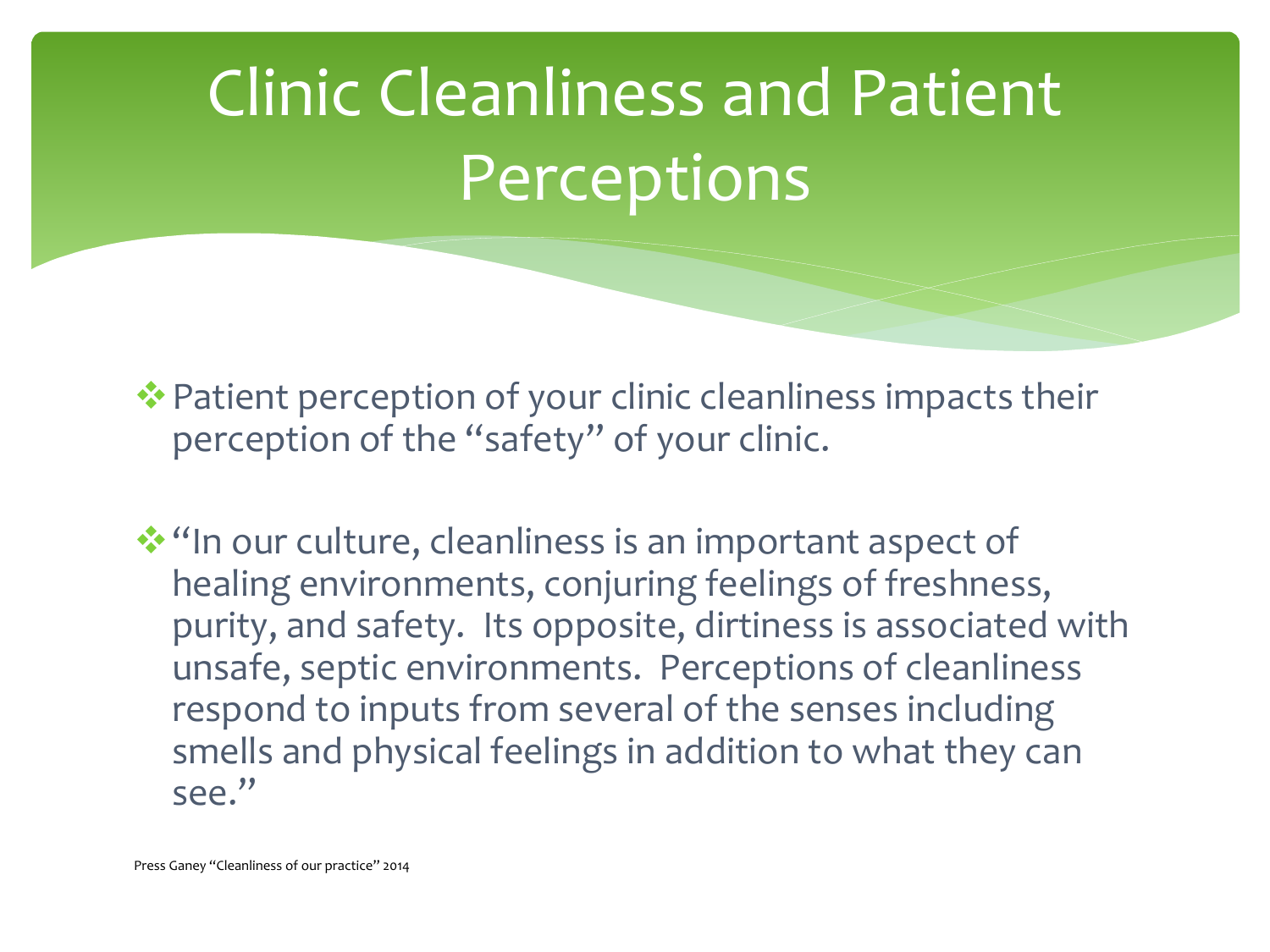## Improving Perception of Cleanliness

❖Checklist for patient perception of cleanliness:

- Minimize clutter across all areas of the clinic
- o Keep clean walls and floors
- o Repairing upholstery with rips or that is worn
- o Remove dead plants
- o Frame anything on a wall
- $\circ$  Reduce excessive noise as possible train staff to speak quietly in a calm voice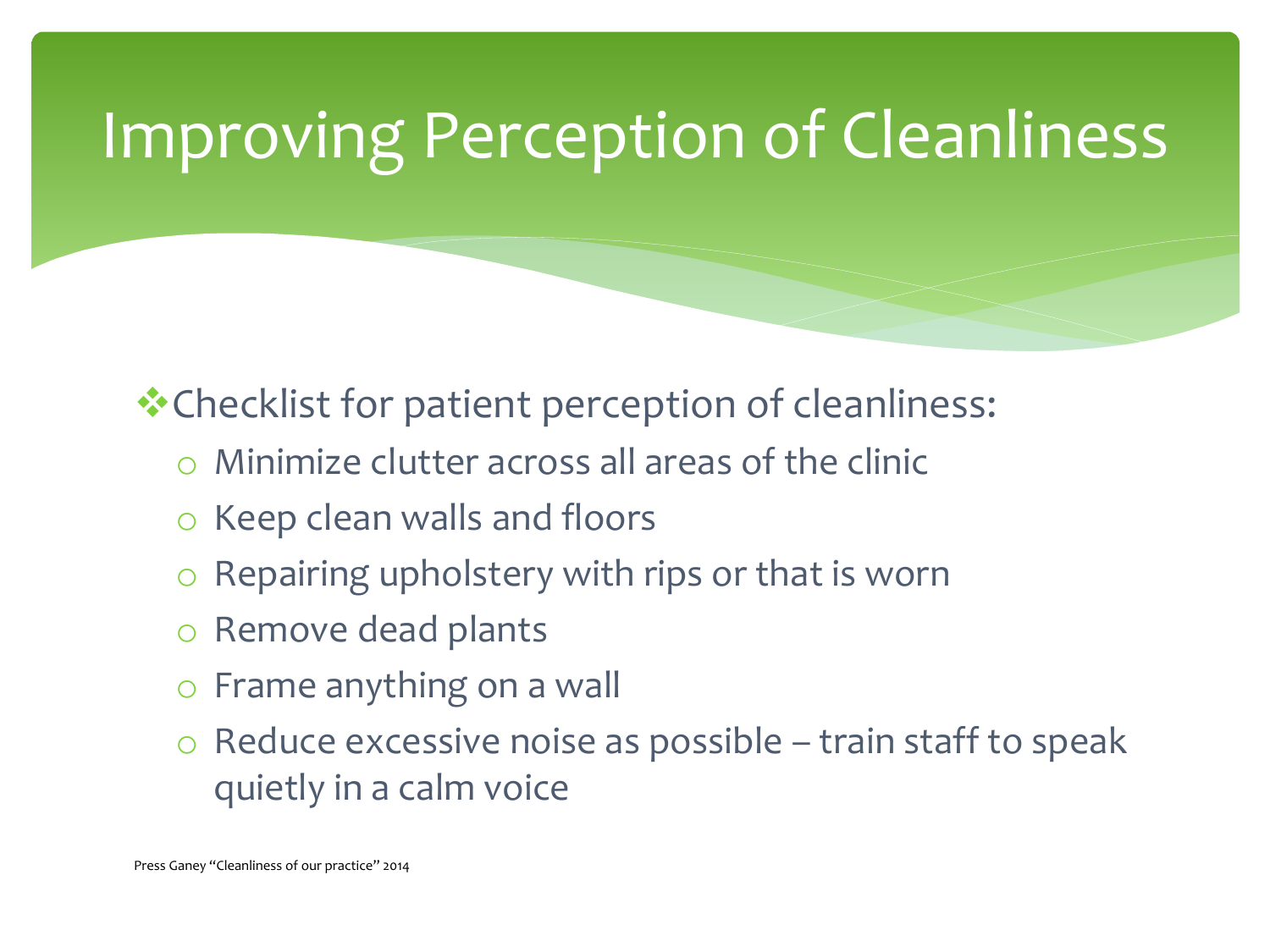## Additional Cleanliness Tips

- ❖Do not store clean and dirty laundry items in the same location in the clinic
- ❖All laundry can be in the same room but should have clear spacial separation and labeled containers (clean vs. dirty)
- ★A general recommendation if they are located in the same room is 3-6 feet separation between clean and dirty
- ❖Keep food out of the clean or dirty supply storage areas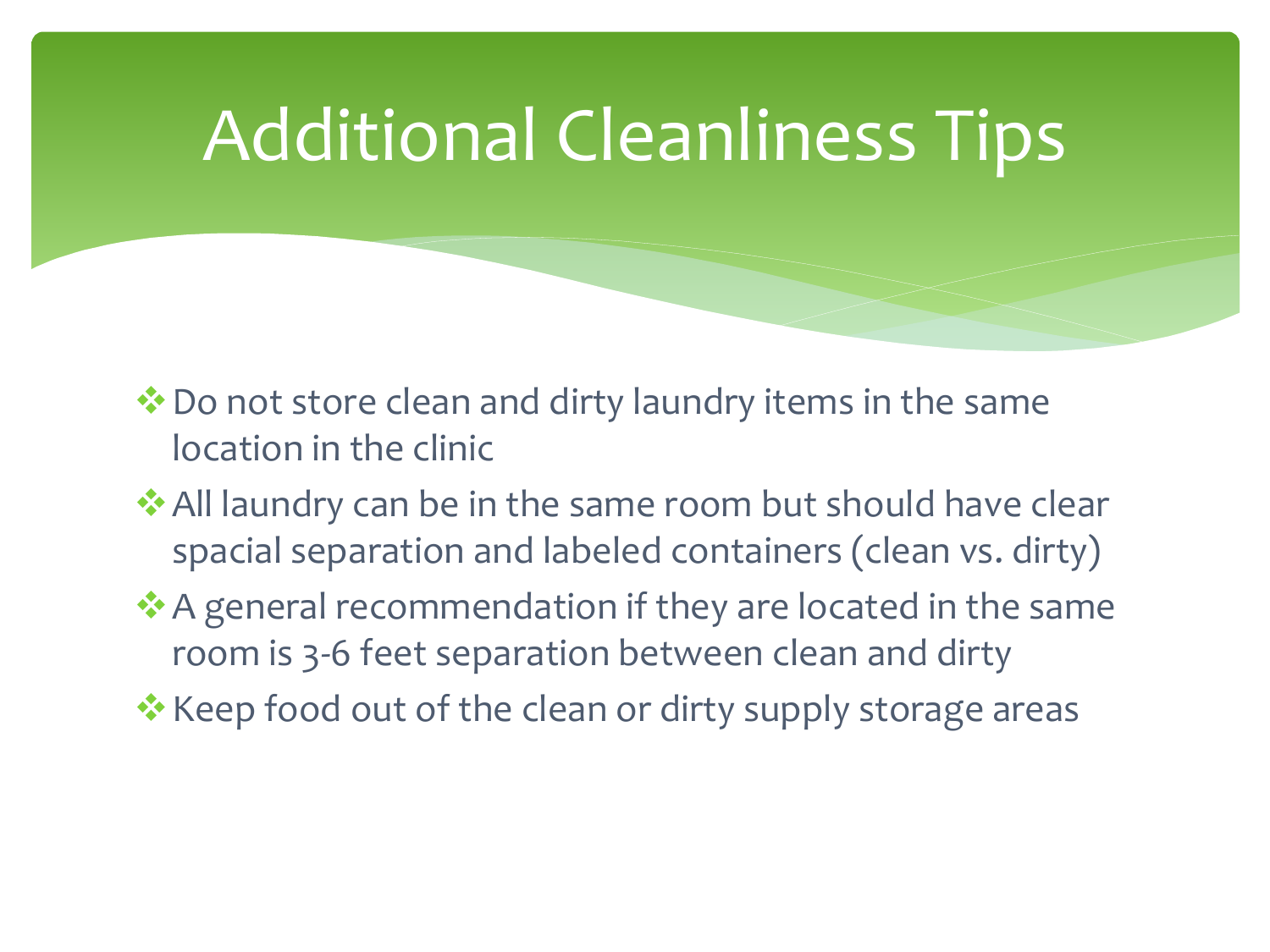# Surface cleaning to prevent HealthCare-Associated Infections (HAI)

- ❖Surface cleaning is a fundamental principle of infection prevention in healthcare settings\*
- ❖Contaminated surfaces play an important role in the transmission of dangerous pathogens.\*
- ❖Regular disinfection/cleaning of all clinic surfaces is a necessary step to reduce exposure to dangerous pathogens.
- in 2011, there were an estimated 722,000 HAIs, per CDC survey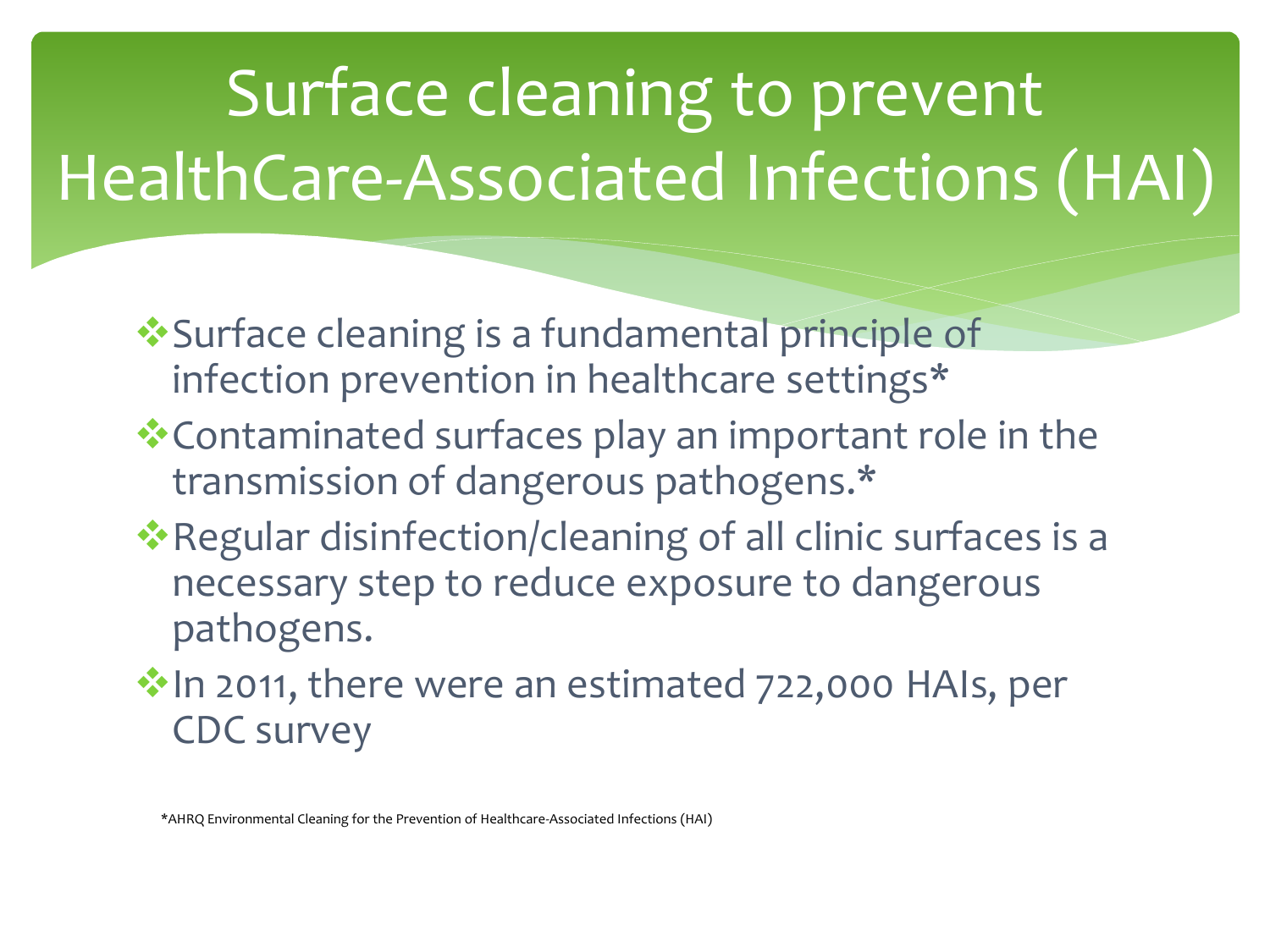#### Surface Cleaners and Disinfectants

❖Products used in health care settings should be EPA or FDA approved depending on how they are used.

- o EPA (Environmental Protection Agency) approves products designed for use on equipment or the environment (i.e., disinfectant wipes or sprays)
- o FDA (Food and Drug Administration) approves products for use in or on people/animals (i.e., hand hygiene products)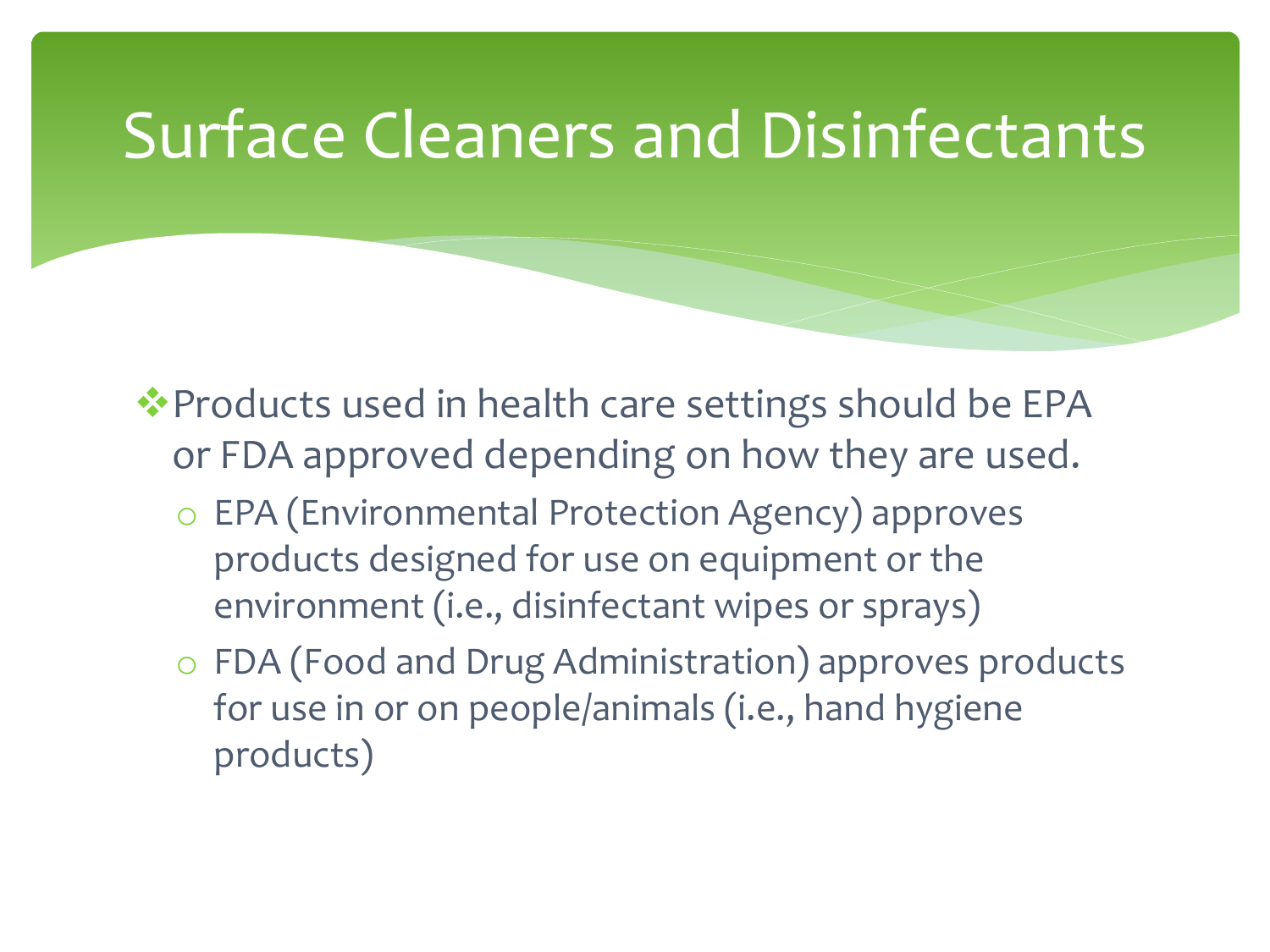## What is Contact Time?

❖Contact time is the amount of time a disinfecting product must remain wet on the surface in order to achieve efficacy (effective time required to disinfect)

❖To determine the contact time of the cleaning products used in your office, check the product label or contact the manufacturer.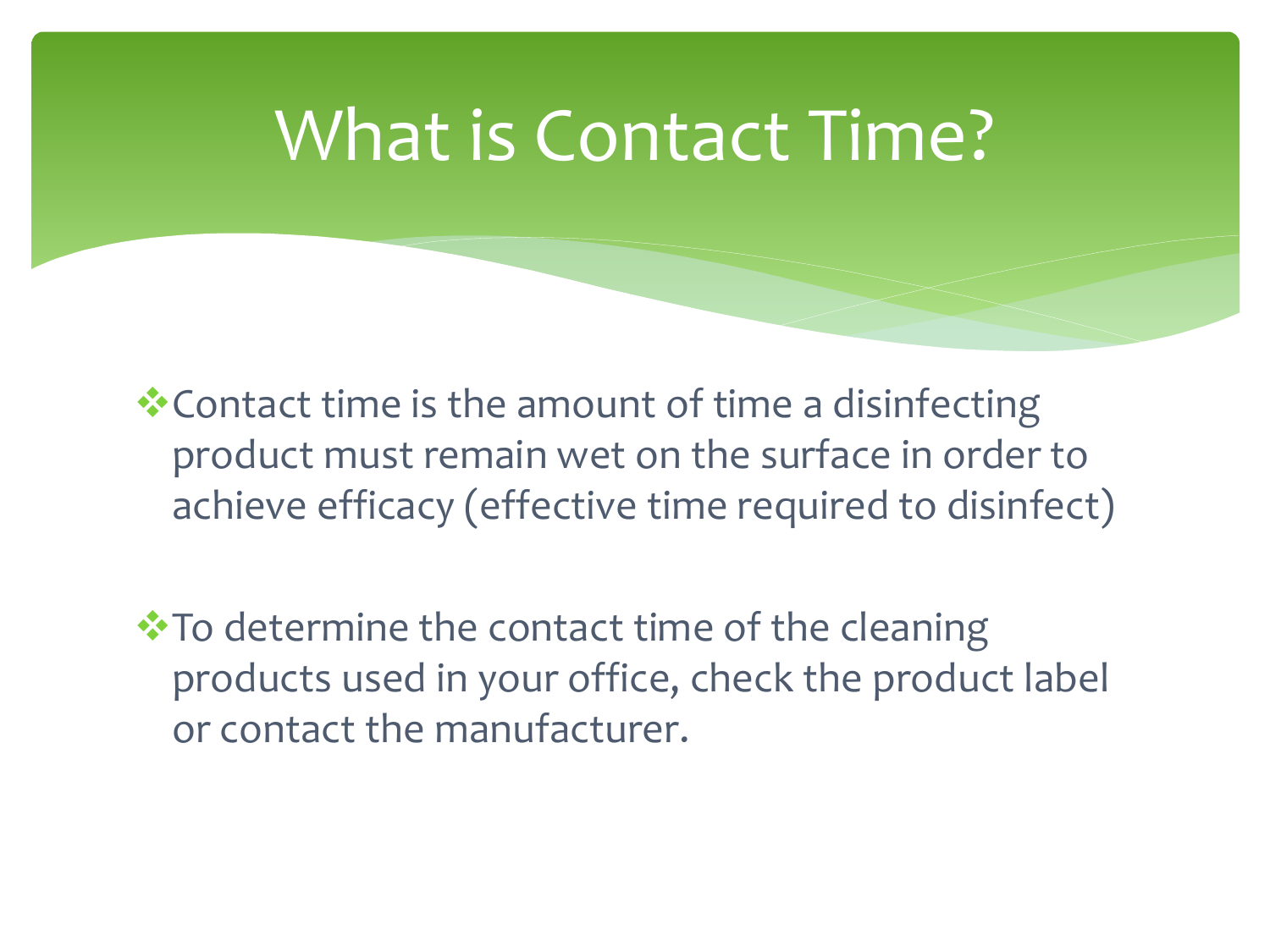#### Contact Time Examples

#### ❖**PDI® Sani-Cloth® AF3 wipes**

- o **alcohol free & contain aquaternary ammonium cmpd.**
- o **3 minute contact time**



- ❖**Oxivir® Tb Wipes** 
	- o **hydrogen peroxide & alcohol**
	- o **1 minute contact time**

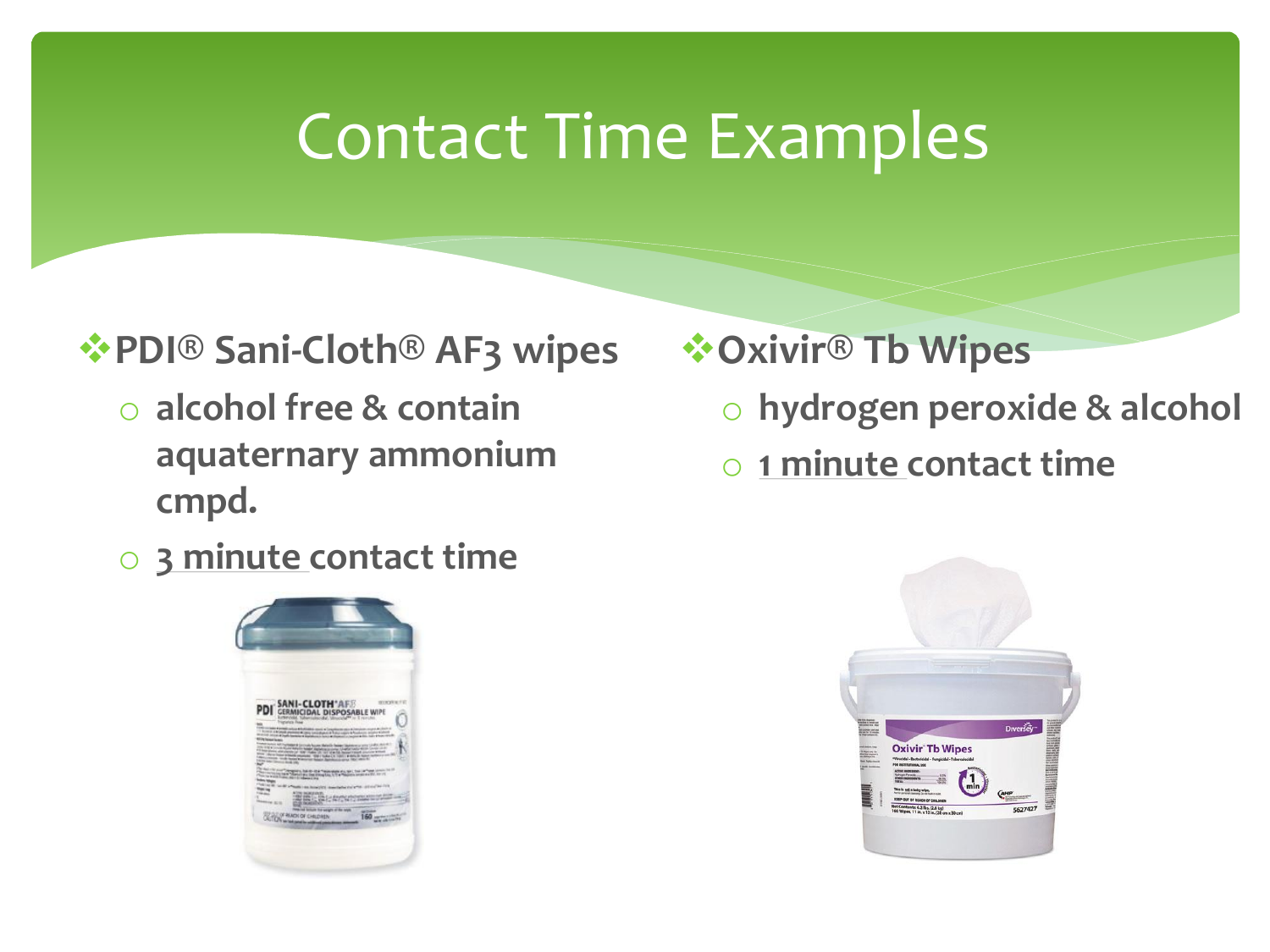## **Wipes**

❖ **Oxivir® Tb** is an environmentally-safe product. It has one of the best safety ratings of products used for disinfection of health care equipment.

 $\cdot$  If a product like Oxivir® Tb is not recommended, an alternative to this product is the alcohol free disinfectant product, **PDI® SANI-CLOTH® AF3** (alcohol free and fragrance free).

❖ Though there currently is no recommendation for using sprays vs. wipes for disinfection, however, the sprays may be harmful if inhaled extensively over time.

❖ An advantage of the disinfectant wipes is that when used you can see where you have wiped a surface and it is wet and the friction of wiping helps to destroy the microbes.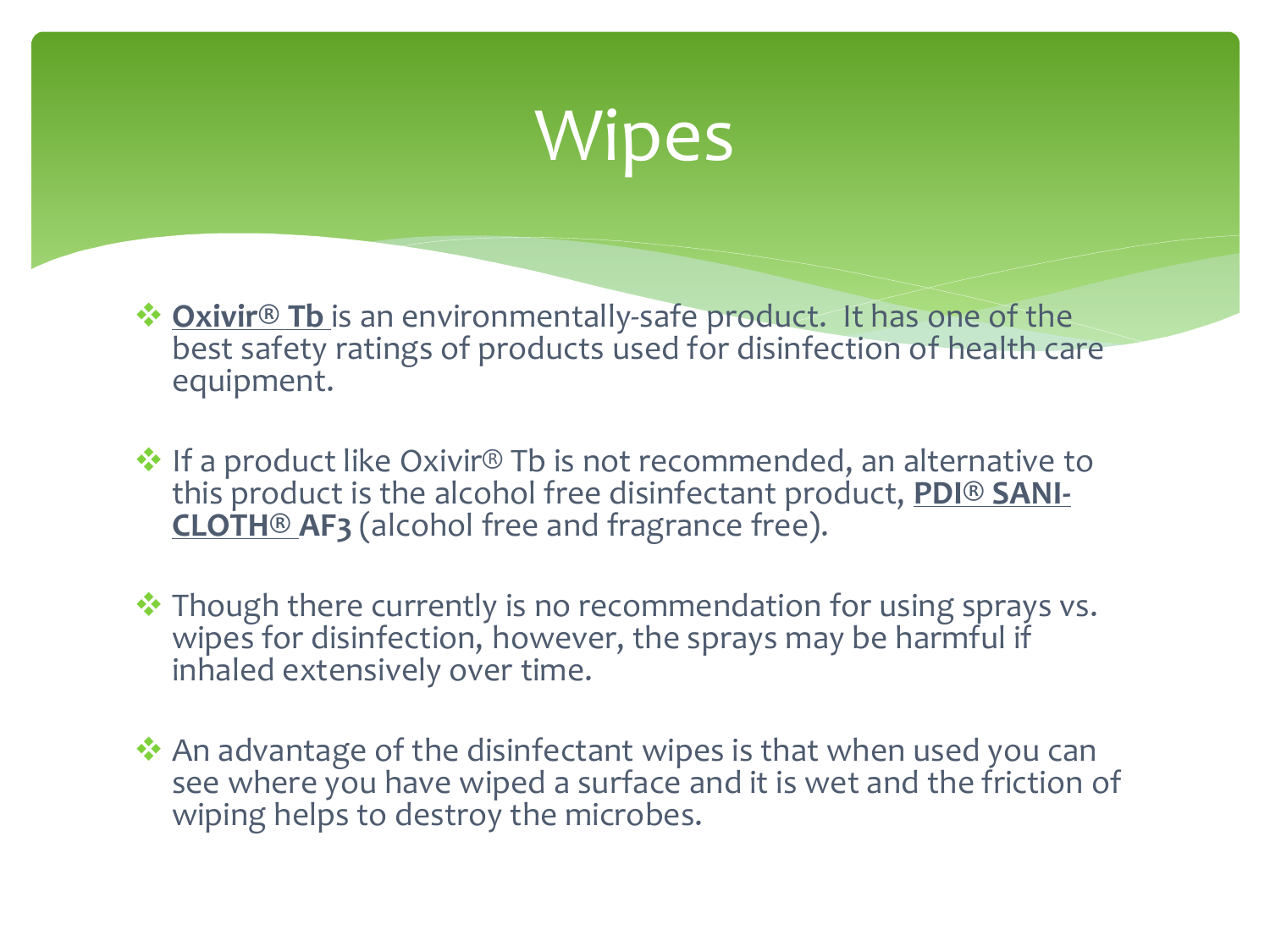## Protecting Staff and Patient Safety

❖Use gloves for cleaning and disinfecting surfaces

- o Protects staff hands from drying
- o Further reduces risk of hands becoming soiled or soiling a clean surface

❖Avoid using latex gloves. Latex allergies are a significant concern for patients and staff.

• Perform hand hygiene after gloves have been removed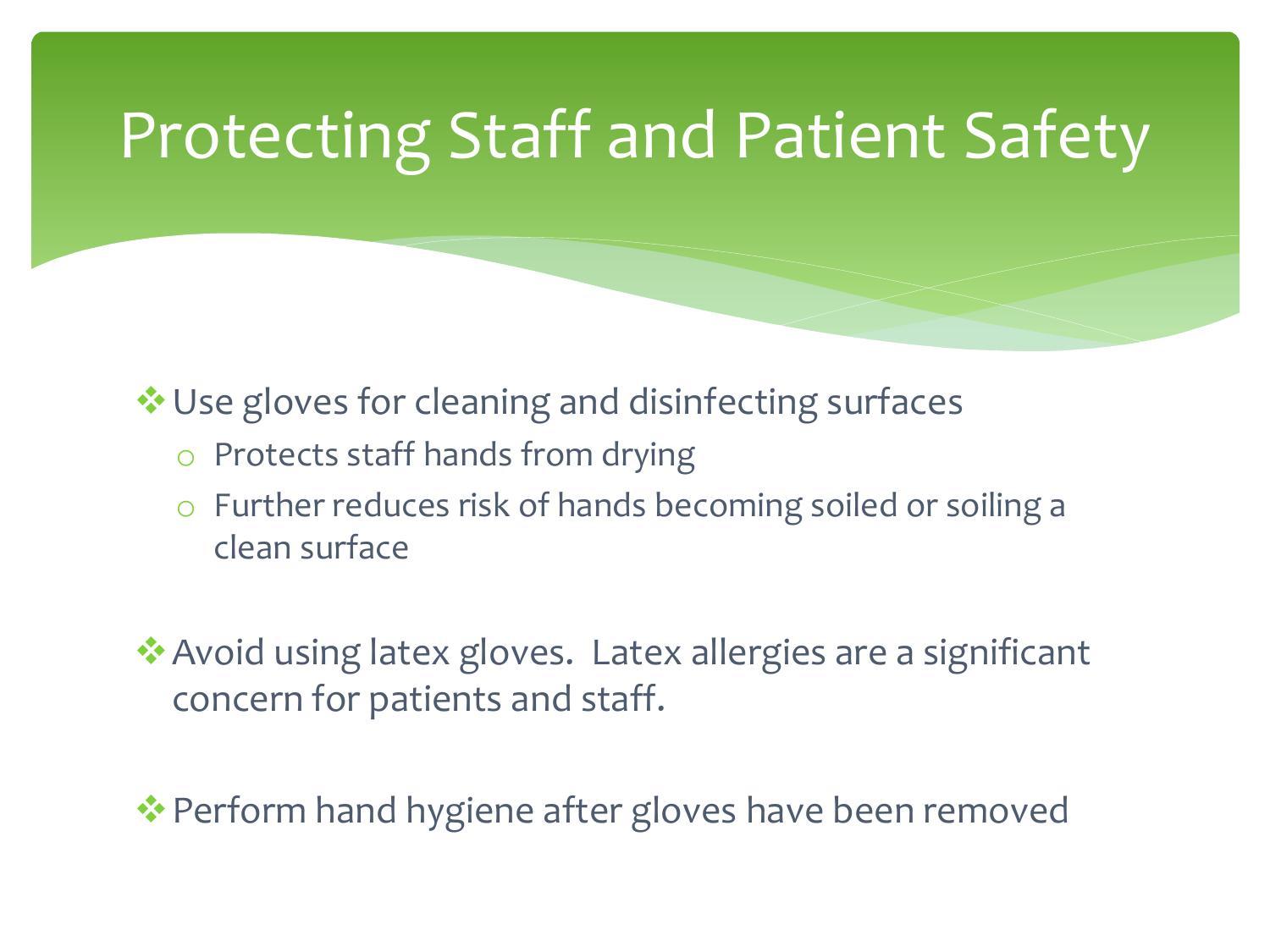Demonstrating the effectiveness of surface disinfecting

❖All items were measured using a "Clean Trace Luminomiter" which measures ATP, an enzyme found in all living cells

o Pre-test

- o Items were cleaned
- o Post-test to measure effectiveness
- o In health care less than **500 RLUs** (relative light units) is considered clean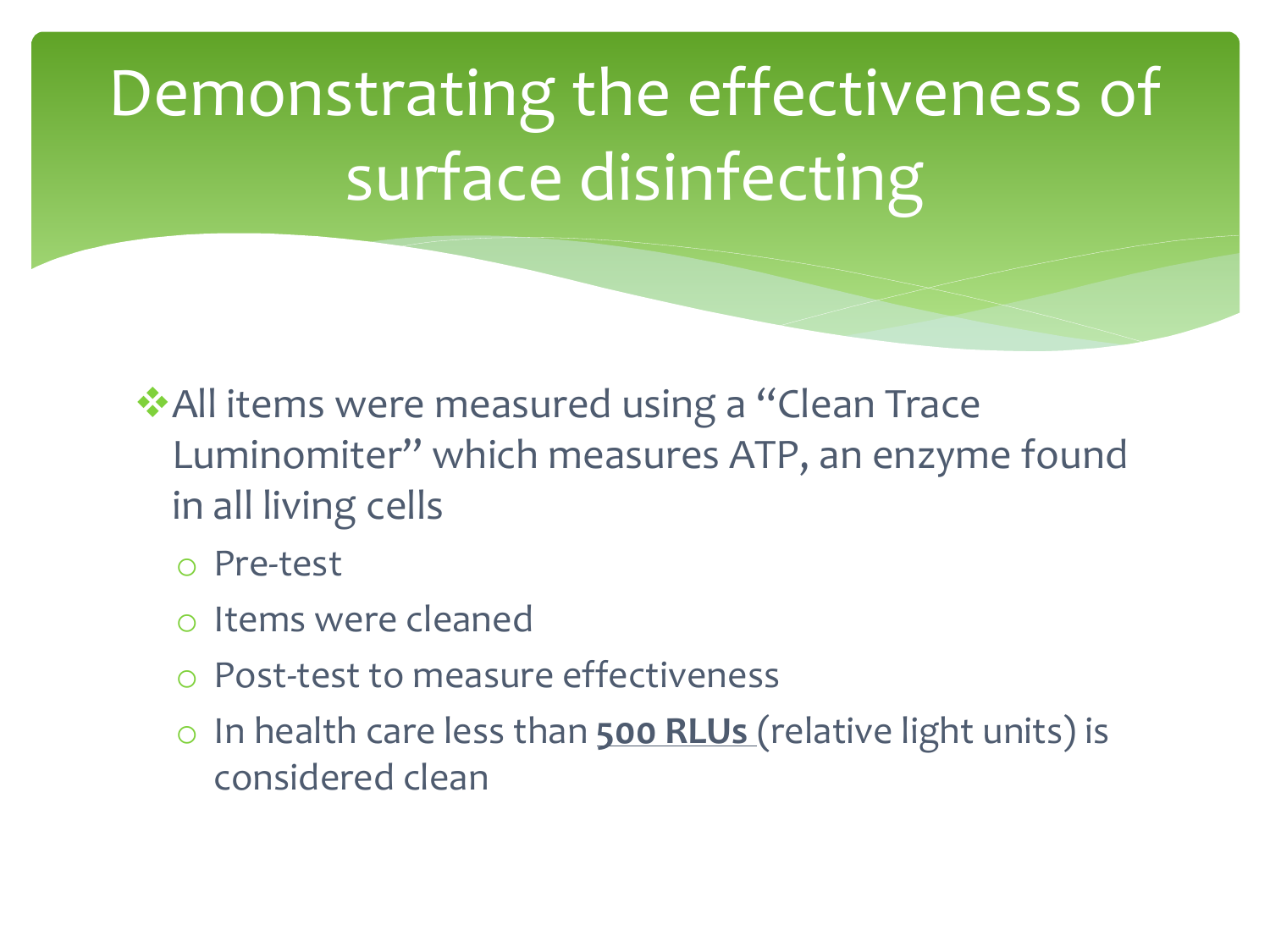## Effectiveness of surface disinfecting

❖ Treatment Table Example

- o **First reading: 2513 RLU's**
- o Cleaned with 1-minute contact using Oxivir® Tb Wipes
- o **After disinfecting: 134 RLU's**
- ❖ Front Desk Example
	- o **First reading: 743 RLUs**
	- o Cleaned with 1-minute contact using Oxivir® Tb Wipes
	- o **After disinfecting: 14 RLUs**
- ❖ Office Keyboard Example
	- o **Before disinfecting**: **944 RLUs**
	- o Cleaned with 1-minute contact using Oxivir® Tb Wipes
	- o **After disinfecting**: **52 RLUs**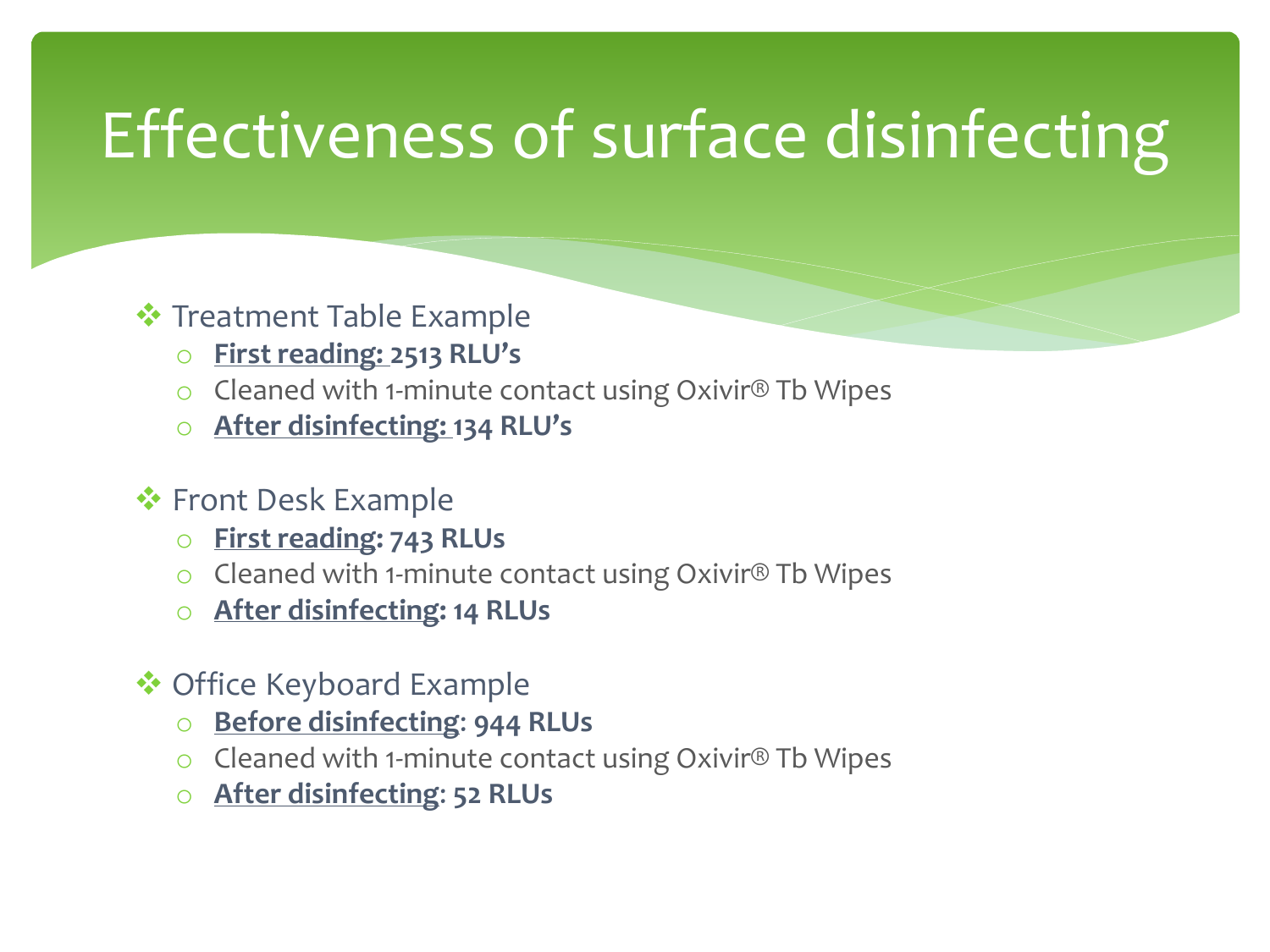## Common surfaces to clean

#### ❖ Items to clean weekly

- o Front desk area (all items)
- o Office supply areas
- o Keyboards and mouse
- o Door handles
- o Break room equipment (microwaves, fridge handles)
- $\circ$  Hydrocollator See manufacturer instructions
- o Welch Allyn BP Cuffs, Otoscopes, Ophthalmoscopes (1:10 bleach wipes, 0.5% hydrogen peroxide wipe)
- o Children toys
- ❖ Clean after each use
	- o Treatment tables
	- o Adjustment instruments
	- o Exercise equipment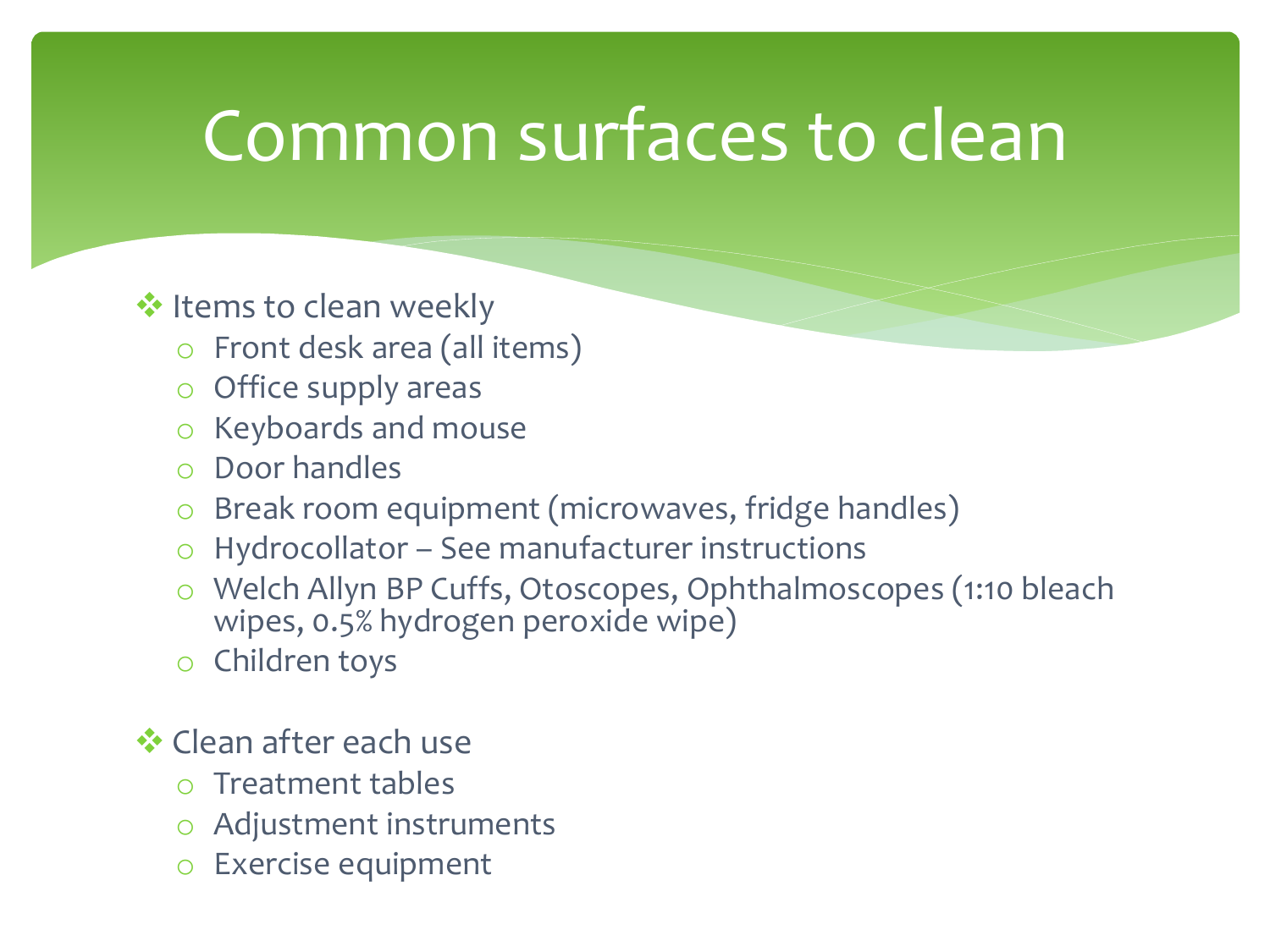## **Hydrocollators**

❖See manufactory's recommendations

❖Common recommendations include:

- o Regularly clean and drain the tank every two weeks
- o Add water daily
- o Avoid chlorine cleaners
- o Use soft cloth such as Scotch Brite scouring pads
- o Remove water mineral deposits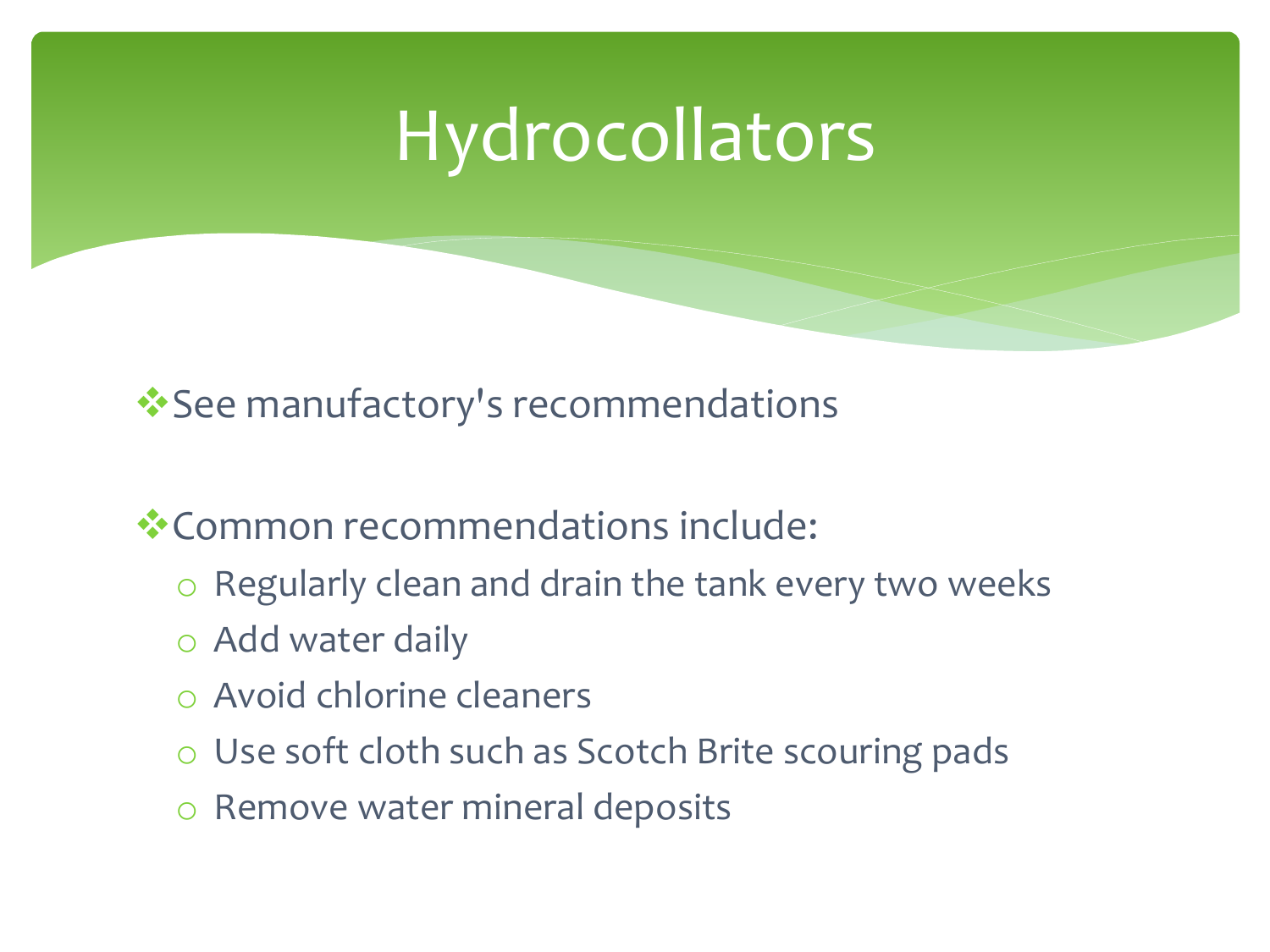## Items that cannot be disinfected

#### ❖ Items with rust present

o Metal items with rust cannot be effectively disinfected and should be replaced immediately

#### ❖ Cracked vinyl or torn fabric

o Treatment tables and furniture with cracks or tears cannot be disinfected and should be repaired or replaced

#### ❖ Corrugated cardboard

- o Corrugated cardboard should be kept out of clinical areas as much as possible
- o Keep all cardboard boxes off the floor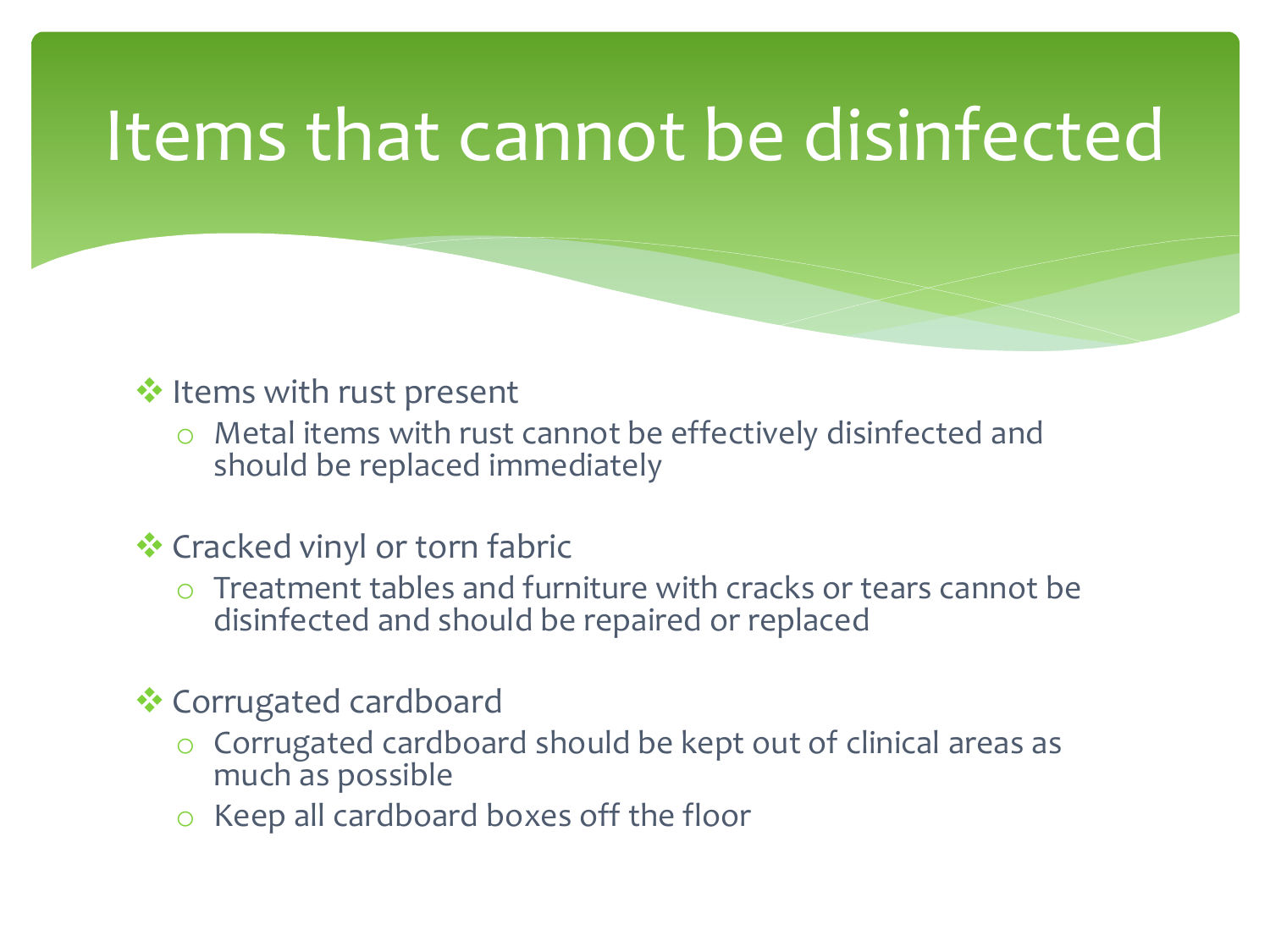#### Post-Test

- 1. Why should staff wear gloves when using surface cleaners?
	- A. To prevent cross contamination of pathogens from staff's hands
	- B. To protect themselves from pathogens
	- C. To protect themselves from chemicals in the wipes
	- D. All of the above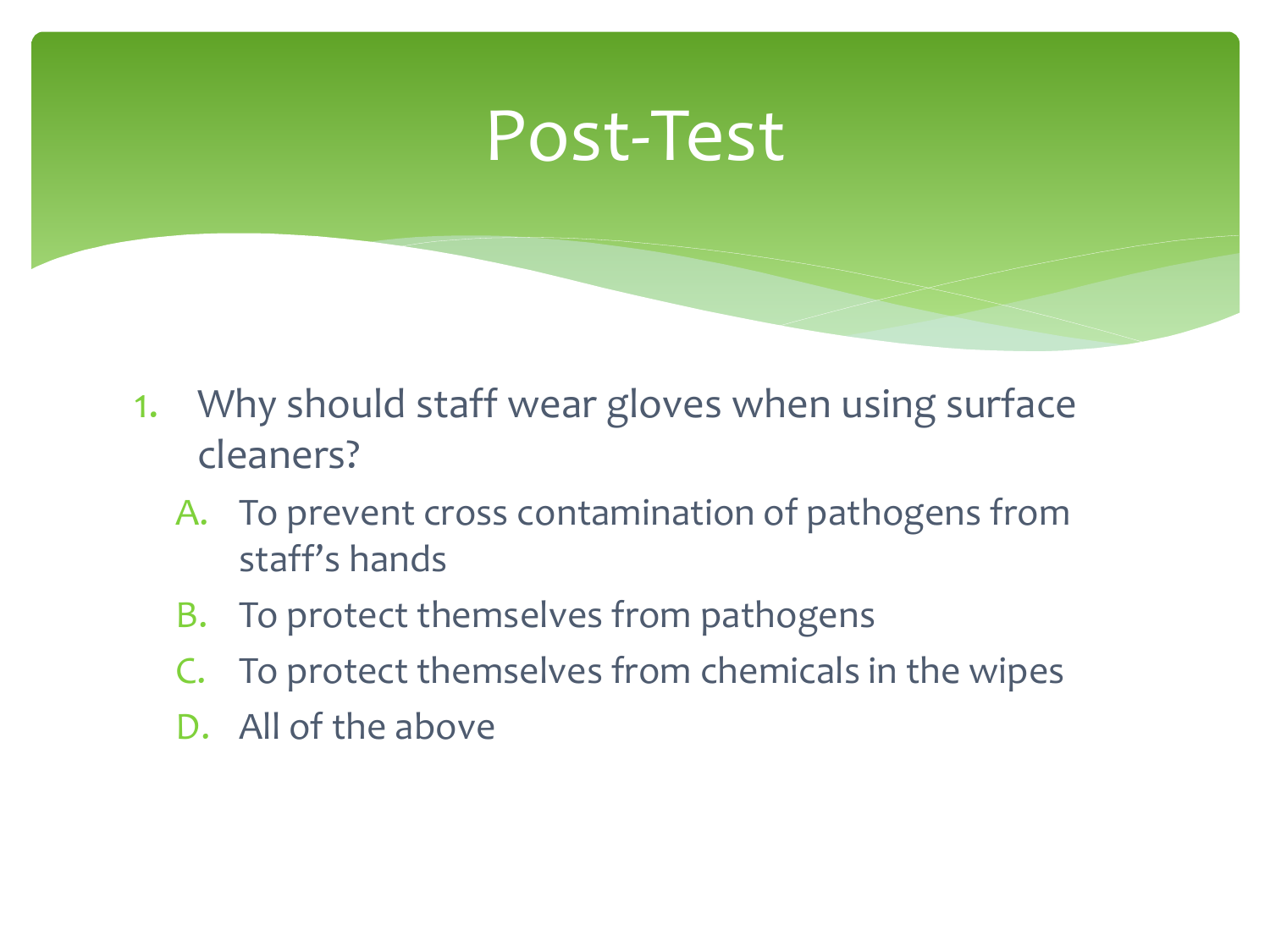### Post-Test

- 2. What surfaces should be cleaned after each use?
	- A. Door handles
	- B. Front desk area
	- C. Treatment tables
	- D. Hydrocollator
- 3. What areas in a clinic cannot be disinfected?
	- A. Cracked or torn vinyl
	- B. Rusted metal
	- C. Corrugated cardboard
	- D. All of the above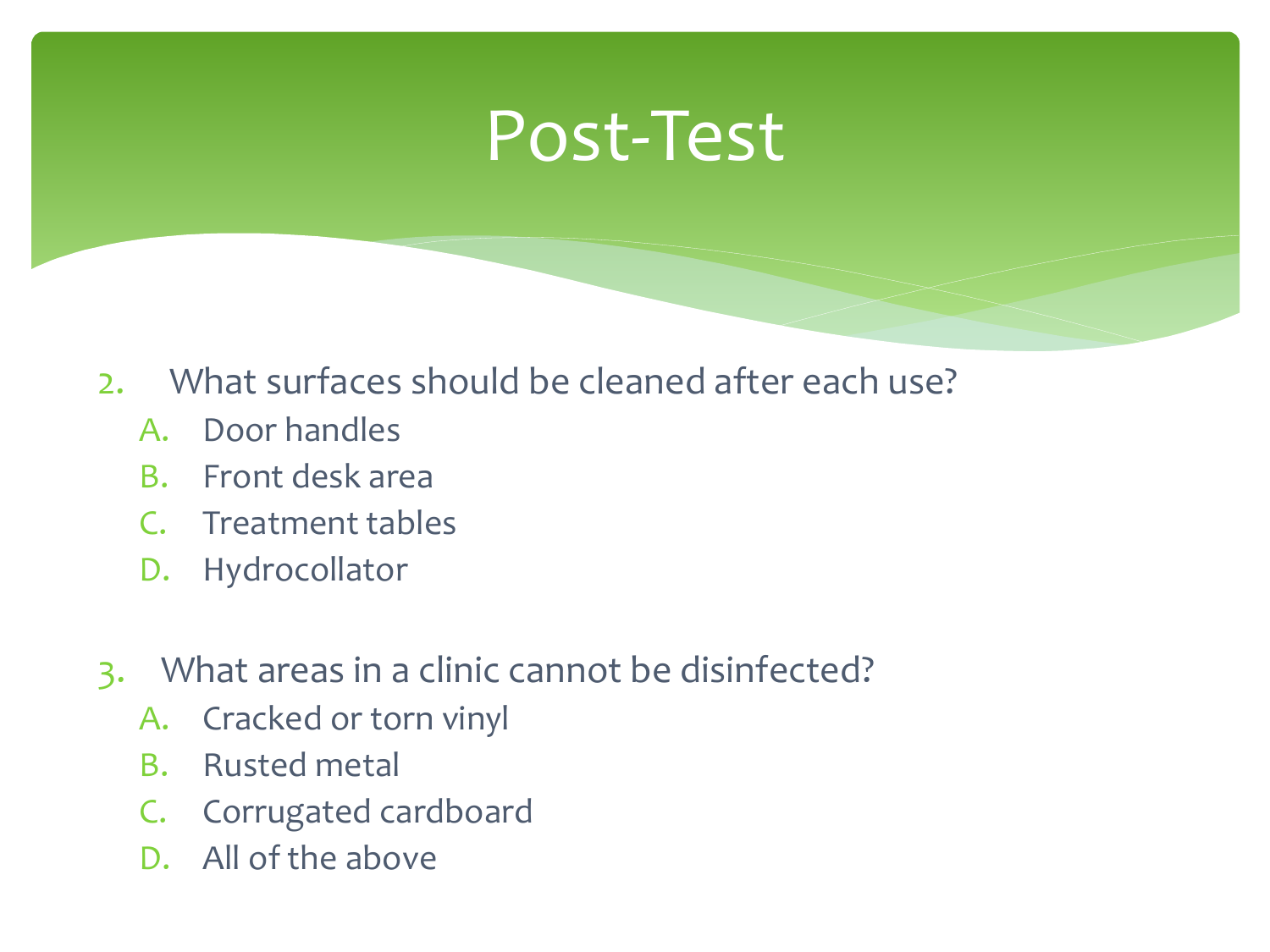#### Post-Test

#### 4. What is "Contact time?"

- A. The time spent with the patient
- B. The time a cleaning product must remain wet on a surface for it to achieve the prescribed level of disinfection
- C. The time a cleaning product can be used before it loses it's effectiveness
- D. The time a cleaning product can be in contact with your skin before damage may occur